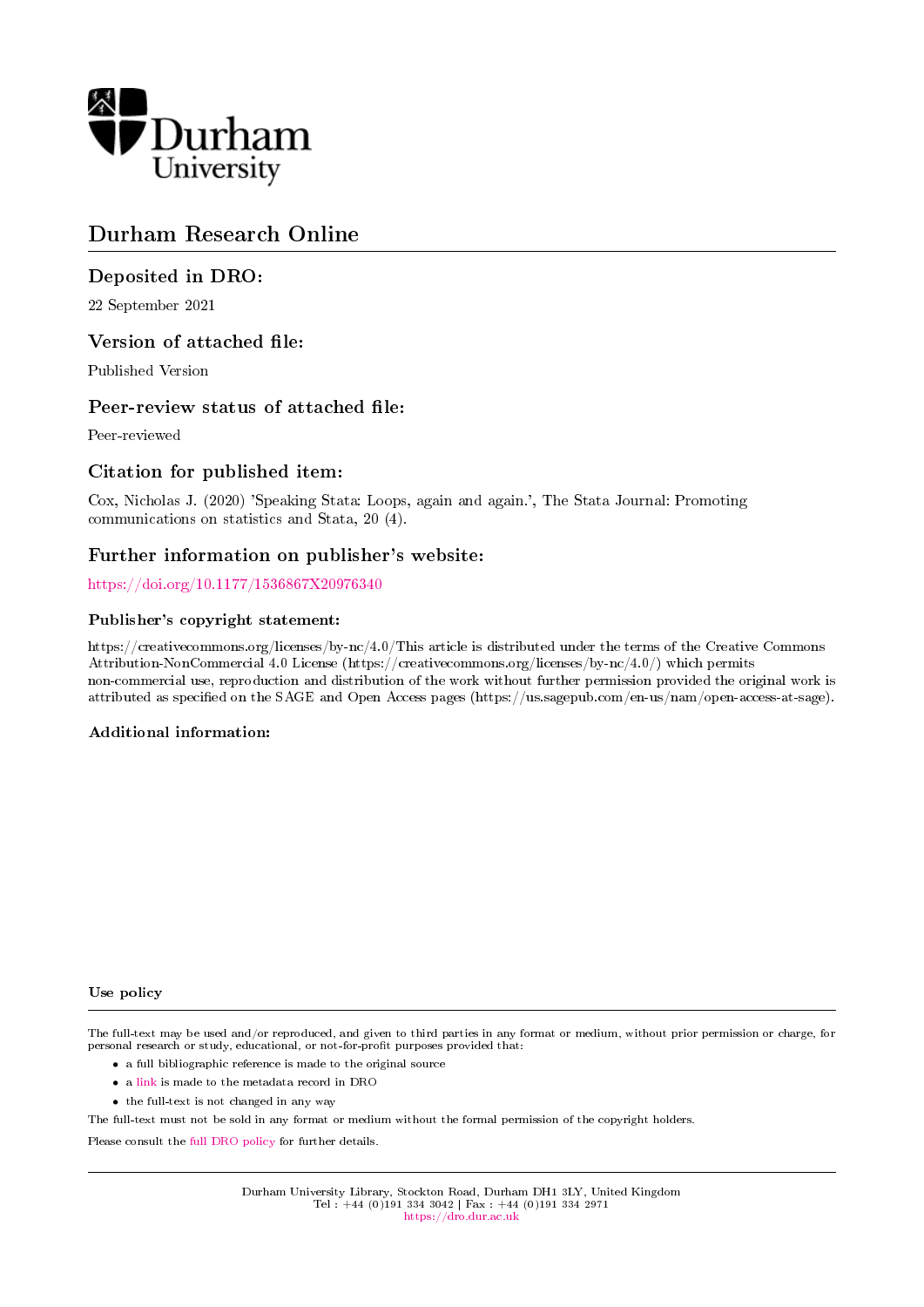# Speaking Stata: Loops, again and again

Nicholas J. Cox Department of Geography Durham University Durham, UK n.j.cox@durham.ac.uk

Abstract. Two commands in official Stata, foreach and forvalues, provide structures for looping through lists of values (variable names, numbers, arbitrary text) and repeating commands using members of those lists in turn. These commands may be used interactively, and none is restricted to use in Stata programs. They are explained and compared in some detail with a variety of examples. In addition, a self-contained exposition is given on local macros, understanding of which is needed for use of foreach and forvalues.

This column is a revision of the column "How to face lists with fortitude", which appeared in Stata Journal 2: 202–222 (2002). (The bizarre bibliographical details are too, too extraordinary not to be flagged but were pure happenstance.) The presentation here has been trimmed of now historic content and corrected, improved, and updated in several minor details.

Keywords: pr0074, foreach, forvalues, lists, local macros, substitution first

## 1 Working through lists

Have you ever typed a series of very similar Stata commands one after the other and wondered whether there was a quicker way to do what you just did? Or have you ever heard that Stata has a cluster of commands for looping through lists but put off learning about them until some future day? Or have you struggled to get foreach and forvalues commands to do what you want? If you answered "Yes" to any of these questions, then this column should be of some interest to you. It attempts an overview of those commands with sufficient explanation and examples to help you see your way to solving some of your own problems. Working your way through a list is a very common experience in data management and analysis. Looping can cut your typing and thus impart extra speed. Perhaps even more importantly, it also helps you work systematically and logically on your projects.

In all this, I am not going to assume that you know about Stata programming or indeed about programming in any computer language. (If you do, you may well see family resemblances between Stata's syntax and that of other languages you know already.) But programming in a broader sense includes all ways of making the computer do almost all the work, which you achieve by defining your problems in a language that the computer can understand. And Stata has structures for defining problems in which you cycle through lists, which are our concern here. They are extremely useful within Stata programs, but they can also be used interactively, and that is the emphasis in this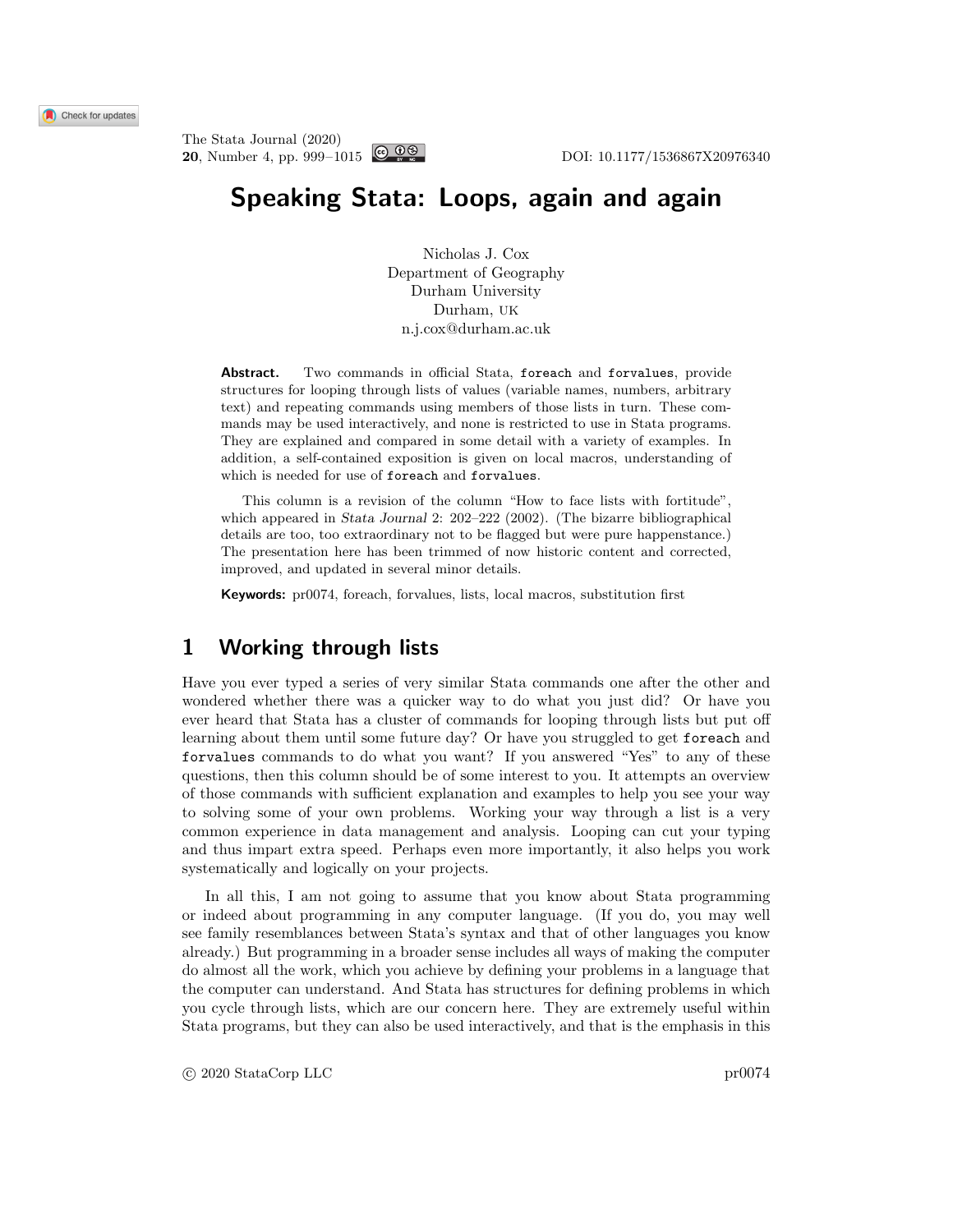column. Do not read too much into the fact that foreach and forvalues, introduced in Stata 7, are documented in the Programming Reference Manual.

There is just one piece of Stata arcana that you need first: the idea of a local macro. The next section goes over that ground. As it happens, this is also one of the key ideas in understanding Stata programs.

## 2 Local macros

### 2.1 A character string given a special name

A macro in Stata is just a character string given a special name, so that you can then use that name, and Stata can understand that name, to refer to the contents of the character string. It is a way of setting up a mutually understood code.

If I type in Stata

```
. sysuse auto
. local rhsvars "trunk weight length turn displacement"
```
then what I have done is assign the name rhsvars to the character string

"trunk weight length turn displacement"

That character string includes some variable names for the auto dataset bundled with Stata.

The quotes here, " ", delimit the string. In fact, " " often are not necessary, although I do recommend that you use them, at least until you know when you can omit them without ensuing difficulty. The " " do make clear exactly where the string starts and ends, but they are not part of the string themselves.

But what if you did want to include one or more " characters in a character string? We will examine this point later.

The name of the string is usually much shorter than the string to which it refers. Put differently, the most obvious reason for defining a macro is so that you can refer to it later, often repeatedly, and save yourself some typing. We can imagine these variables as appearing on the right-hand side of some model equations, hence our name rhsvars. We refer to it by using single quotes,  $\cdot$ , say,

. regress mpg `rhsvars´

Note carefully that the opening or left quote or backtick,  $\cdot$ , differs from the closing or right quote or apostrophe, ´. On my keyboard, and on many others, the corresponding keys occur some distance apart: the ` key toward the top left, near Esc, and the ´ key toward the right of center, nearer Return. (Some Unix users may find that the backtick key has been mapped to something else. If so, using this stuff in Stata will be unnecessarily difficult until you find out how to undo that mapping.) Whatever your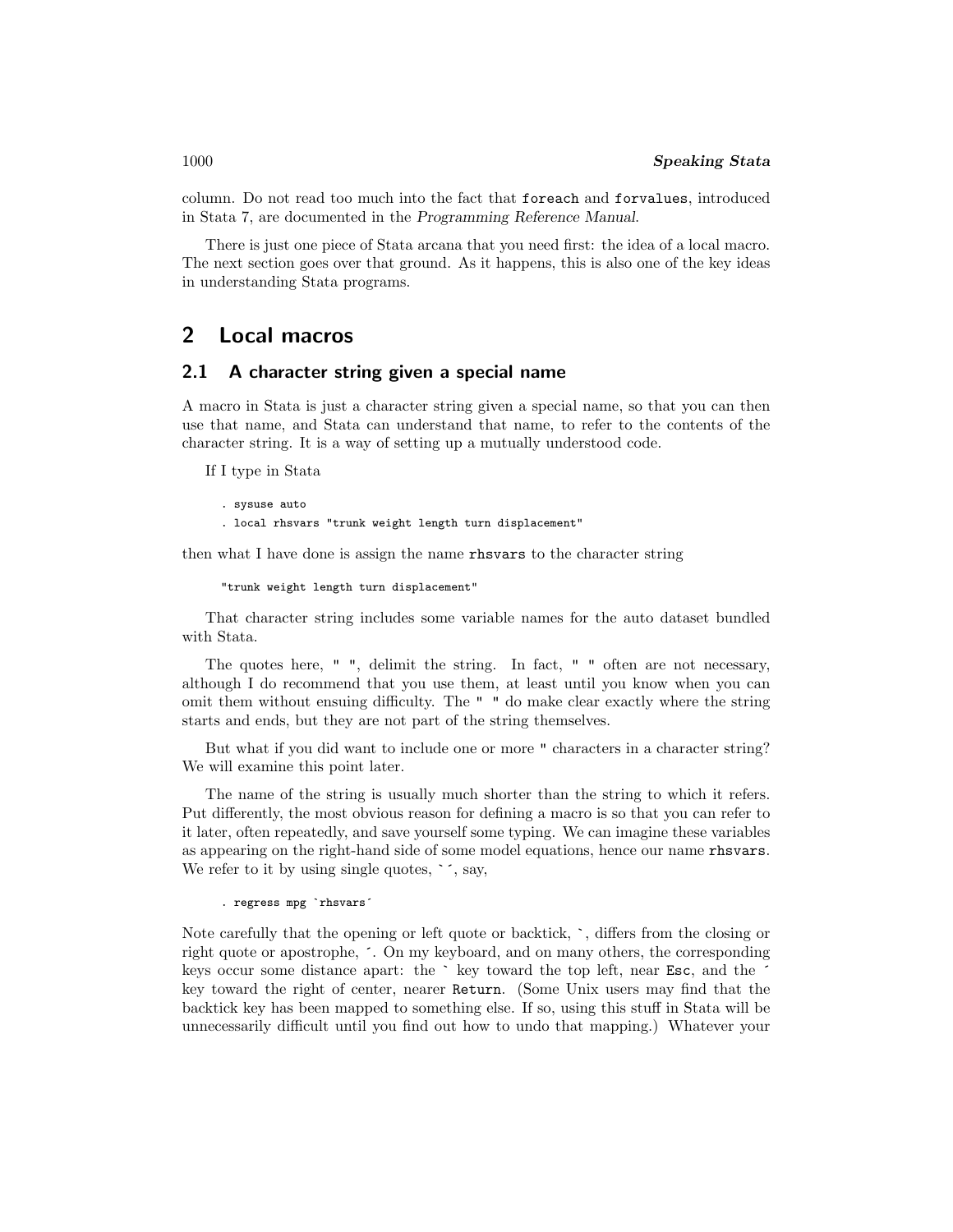keyboard, using a pair of  $\check{\phantom{a}}$  (or for that matter  $\check{\phantom{a}}$ ) will not work in Stata to indicate macro names. Here it is possible to be misled by several of the fonts that may be used within Stata: many represent closing quotes by a character more like ', which looks as if it might legitimately occur as one of a pair.

### 2.2 How Stata processes macro names: Substitution first

We need to understand a little of how Stata interprets a command line like that just given. Essentially, all macro names are substituted by their contents before Stata attempts to execute any command. This fact is crucial to avoiding, or to debugging, some of the more subtle mistakes in using these commands. It is so important that I am going to single it out as the substitution first rule.

Let us go through that more slowly. Whenever you type a Stata command, Stata has two main things to do. The first task is to receive your command and to translate it into its own private terms. The second task is to try to execute your command. What is crucial here is that the first task includes substitution (sometimes called expansion) of any macro names that you used in the command line. In the example just given, Stata sees the left quote symbol, `, a name, and the right quote symbol, ´, and thinks "Aha! a macro name!" It then looks to see whether that macro name has been defined. In this case, rhsvars has previously been defined as "trunk weight length turn displacement". Hence, Stata substitutes (expands) the macro name, so that it now sees the line

#### . regress mpg trunk weight length turn displacement

Trying to execute this command is then the second task that it has to do. Because we first read the auto data into memory, that should be straightforward.

But what could go wrong in handling a macro? The main pitfall is just getting the name slightly wrong. With local macro names, as with other names, Stata is case sensitive, so that upper- and lowercase letters are different: `RHSVARS´ and `rhsvars´ will mean different things, unless—exceptionally—you deliberately defined two macros with different names and the same contents. In addition, as is true almost everywhere else in Stata, Stata makes no attempt to correct your spelling.[1](#page-3-0)

Suppose that by mistake you typed the name of some macro that does not exist. For example, suppose you typed `rhsvar´ when you should have typed `rhsvars´ and you have not defined `rhsvar´. In general, Stata does not mind you doing this. It may complain about the consequences, which are indeed unlikely to be what you want, but referring to a nonexistent macro is not, in itself, an error. In fact, Stata programmers

<span id="page-3-0"></span><sup>1.</sup> There is at least one exception to this, but it is as much by way of a little joke as anything else. When the separate command was being written, one objection to its name was that even some people very good at spelling in English have difficulties spelling this word correctly. Thus, as you may have found, there is also an undocumented seperate command, which issues a peremptory message about your spelling but then passes the instructions to separate anyway. Stata is not usually so forgiving.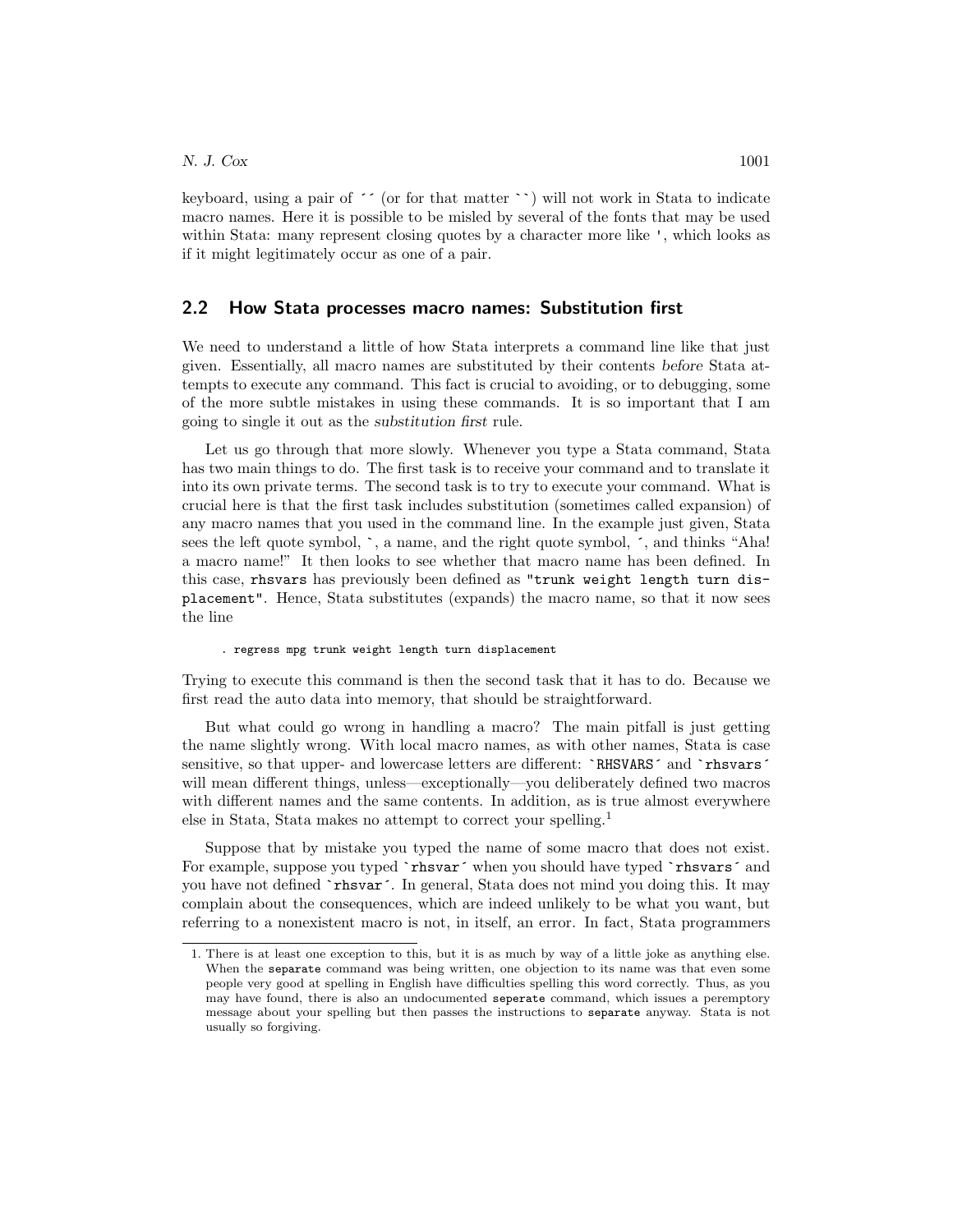often do this, and properly used, it turns out to be a very useful feature. Moreover, as this example implies, Stata does not allow you to abbreviate macro names.

Stata's attitudes on macro names may be a surprise to you. After all, Stata complains vigorously whenever it expects names of existing variables and you refer to a variable name that is not included in your data, a mistake that, once again, is most likely to be just a typo, as in typing summarize npg for summarize mpg. But it is the way Stata works. The rule is that a macro name that refers to nothing is substituted by nothing, that is, the empty string, "". So

. regress mpg `rhsvar´

would be seen by Stata as

. regress mpg

which happens to make perfect sense as a way of getting the mean of mpg and a t-based confidence interval but is unlikely to be what you wanted.

The local macros you have defined are not set in stone. They will fade away at the end of a session; exit Stata, and all your defined local macros vanish. Less existentially, you can redefine macros at will. Suppose you wanted to add the variable name gear ratio to rhsvars. Here is one way to do it, just overwriting the old definition,

. local rhsvars "trunk weight length turn displacement gear\_ratio"

and here is a better way of doing it, amending the old definition by adding to it:

. local rhsvars "`rhsvars´ gear ratio"

How does that work? It is another example of the substitution first rule; all macro names are substituted by their contents before Stata attempts to execute any command. So Stata first substitutes `rhsvars´ by its definition. It now sees

. local rhsvars "trunk weight length turn displacement gear ratio"

and it then executes the command that specifies, which happens to redefine the macro. This looks exactly the same as the first way of doing it, so why did I say that the second was better, because we obliged Stata to do the extra work? One reason is that Stata will be far faster than you are at substituting the contents for the name and less error prone. An even more compelling reason is that it is a natural and helpful way of writing any operation in which we accumulate results step by step.

What often happens somehow—and more will be explained later—is that we loop around a statement like

. local results "`results´`new´ "

where 'new' refers to some new result. If the macro results is undefined when Stata comes to this statement, that is not a problem. The local macro results would then be created with the value of local macro new, followed by a space. Note the detail of the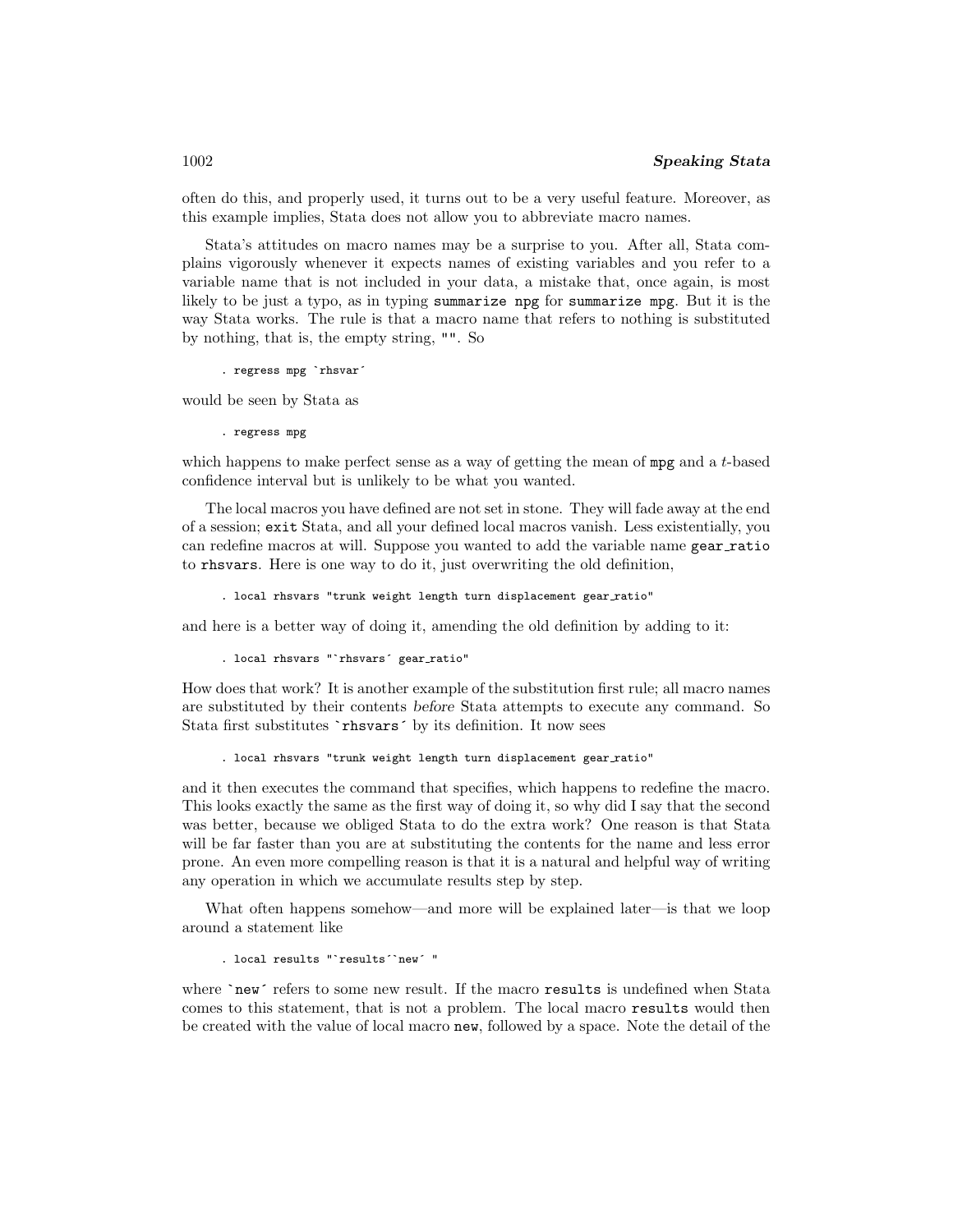space, usually needed to separate elements of the list of results. This is useful even for accumulating simple lists like 1 2 3 4 5, even though there are other ways of doing that, principally through numlist (see  $[P]$  numlist).

If the macro results is already defined when Stata comes to this statement, then whatever is in new will just be appended to the existing value of results. Either way, we are seeing a method of accumulating results one by one.

Macros can be redefined not only readily but also as empty—a key special case of redefining. To reverse a previous notion, a macro redefined as empty by

```
. local whatever
```
or by

```
. local whatever ""
```
ceases to exist.

### 2.3 What does "local" mean?

We have yet to explain the jargon local. As its geographical counterpart implies, macros are visible within some space, a name space: that is, local macros are visible only within the Stata program in which they are defined. An interactive session counts as a Stata program, as does any other program, whether one that is defined as such (given its inclusion between a program define or program statement and an end statement); or one that is so by courtesy (that is, a do-file or a set of commands in Stata's Do-file Editor).

What does this mean? Suppose again that you have defined local macro rhsvars. What would happen if you run a Stata program written by StataCorp programmers, or by a Stata user, or—if you are a programmer yourself—by you on some previous occasion, and that program also uses some local macro rhsvars? This is more likely than you might think, even if you do not program yourself and you never use anything not in official Stata, because the majority of commands in official Stata are defined by Stata programs. But even if, by sheer coincidence, another program includes the same name, it is not a problem at all, because the two macros are totally distinct and never confused by Stata. And this is precisely what local means: visible only locally, within a program. While somebody else's program is running, Stata sees and works with his or her rhsvars. Even if it is changed during the running of a program, that has no effect on your rhsvars. That principle is vital for using local macros because otherwise you would need to look inside every program you used and check for possible incompatibilities.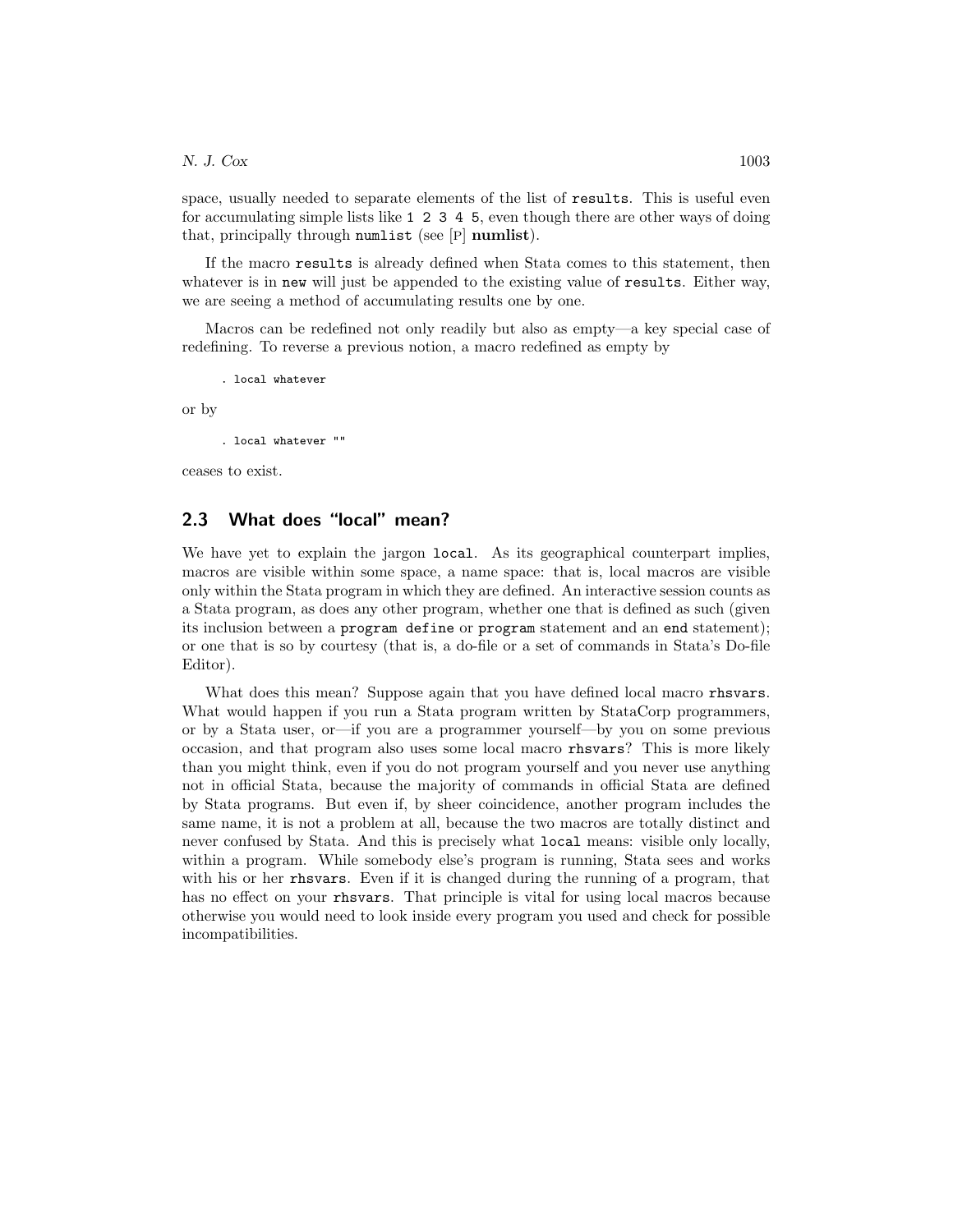### 2.4 Global macros

There are, in contrast to local macros, macros in Stata that are visible everywhere, irrespective of what program is running, Stata itself (an interactive session), or a program so defined, or a do-file. These are called global and defined similarly:

. global rhsvars "trunk weight length turn displacement gear ratio"

They are referred to in a slightly different way, for example,

. regress mpg \$rhsvars

The single \$ flags the start of a macro name. Occasionally, you may need to avoid possible confusion by using braces as well, as in \${rhsvars}. Although global macros have important uses, and quite possibly you may have used some already, I will say very little more about them in this column. What we are discussing needs only local macros, and even though global macros could be used for some of the same purposes, there is a risk that your global macros and somebody else's global macros could get confused. Indeed, the whole point about global macros is that multiple definitions cannot coexist.

#### 2.5 Macros can contain numeric characters

Although we have defined macros as character strings, those strings in Stata very often include numeric characters only. Hence, we frequently think of such macros as having numeric values. That piece of news may have been another surprise. You may be accustomed to the sharp division between string and numeric variables, as shown by the special methods you need to cross it, such as the encode, decode, destring, and tostring commands. In fact, this double aspect of macros is largely a useful illusion, one that turns out to be yet another example of the substitution first rule. In other words, macros really are just strings: it is just that the rest of Stata is happy to treat their contents as numeric whenever that makes sense.

For example, given the definitions

. local i 1

or

. local i "1"

Stata does the same thing: sets the local macro i to the character "1". As mentioned previously, the delimiters " " are usually optional. The character concerned happens to be a numeric character, but that causes no problem. Now suppose we want to redefine the macro by incrementing by 1. If we are thinking numerically, what is most natural to us, and perfectly acceptable to Stata, is to write this as an evaluation:

. local  $i = \text{i}' + 1$ 

To be precise, the equals sign flags to Stata that the expression that follows should be evaluated and it should feed the result of that evaluation to what precedes it. This is a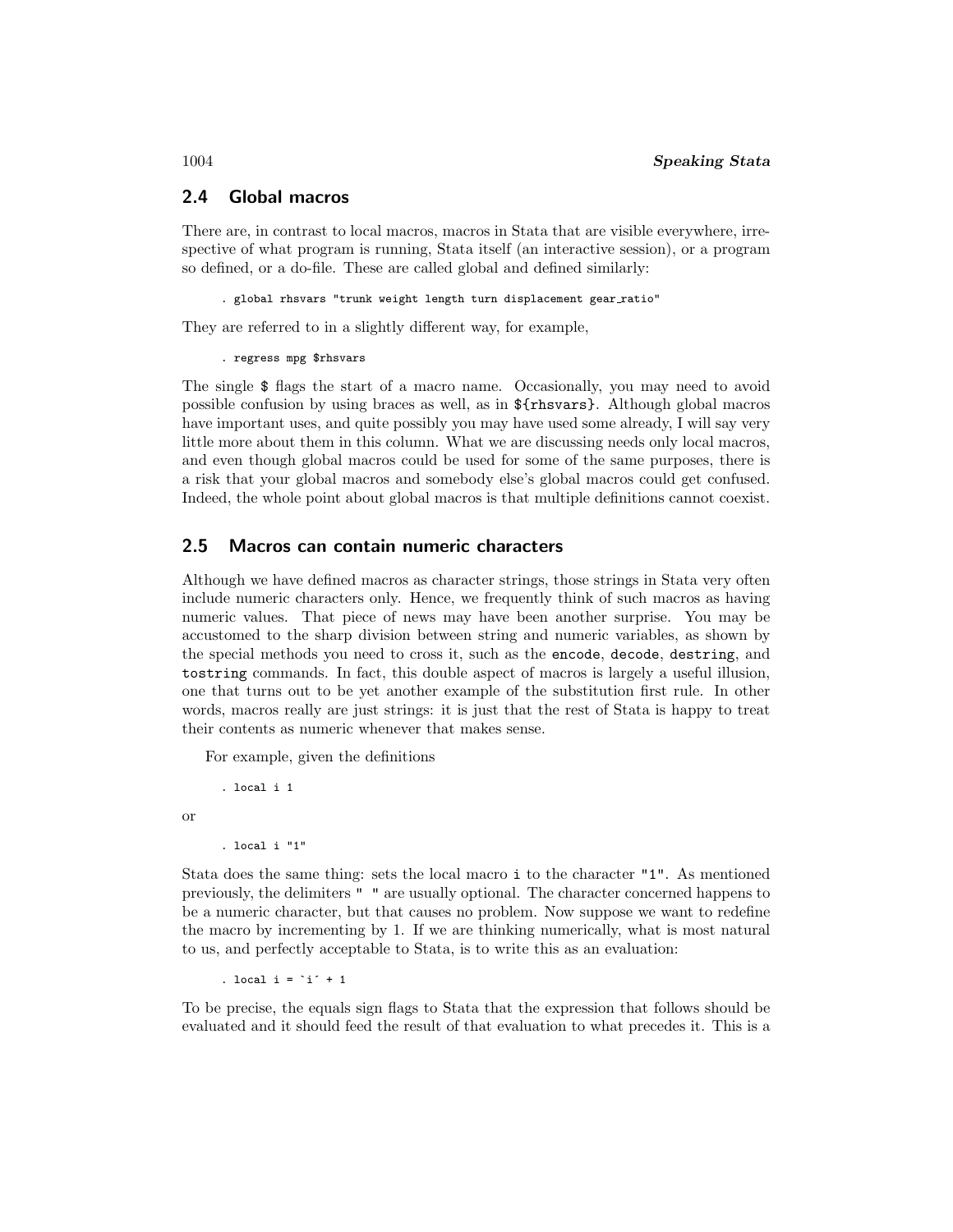new syntax compared with any examples we have seen so far but a syntax that is very useful. Following the substitution first rule, what Stata sees is

```
. local i = 1 + 1
```
It then evaluates the expression  $1 + 1$  and redefines the macro i as the result of the expression, namely, the number 2, which it is happy to treat as the numeric character "2". (That is a little more of a leap than you might think: remember that computers do their calculations in binary, not decimal.) The evaluation has nothing to do with the macro: it is part of the rest of Stata. That rest of Stata from context takes you to want + to be, as usual, the numeric operation addition. But suppose the expression was

```
. local i = "1" + "1"
```
Here the quotes, " ", insist to Stata that the macros be treated as strings, for which purpose those quotes are essential. The rest of Stata from context takes you to want + to be the string operation concatenation, that is, adding the strings by juxtaposition. As a result, i will now contain the string "11". Again, they happen to be numeric characters, but "Stata " + "Corp" would have worked just as well.

Evaluations are also often used to produce the results of string expressions, as in

```
. local lcstring = lower("`string´")
```
If you want to know more about string functions like lower(), see [FN] String functions.

Note finally that

```
. local i "`i´ + 1"
```
is different again. Given i of "1", what ends up as the new local i is just the string "1 + 1". Without the equals sign, no evaluation will take place, just substitution of the macro name by its existing contents. The same result would be produced by

```
. local i = "i' + 1"
```
because, given the surrounding quotes, the + character is treated as just another character and not an operator. Here there would be evaluation, but it makes no difference to the contents of the macro.

### 2.6 Compound double quotes

We left one point hanging in the air, namely, how to get the " character into a macro. The answer is to use so-called compound double quotes, `" and "´, as delimiters. The first marks the start, and the second marks the end of a macro. What is more, they themselves can be nested within a macro definition as in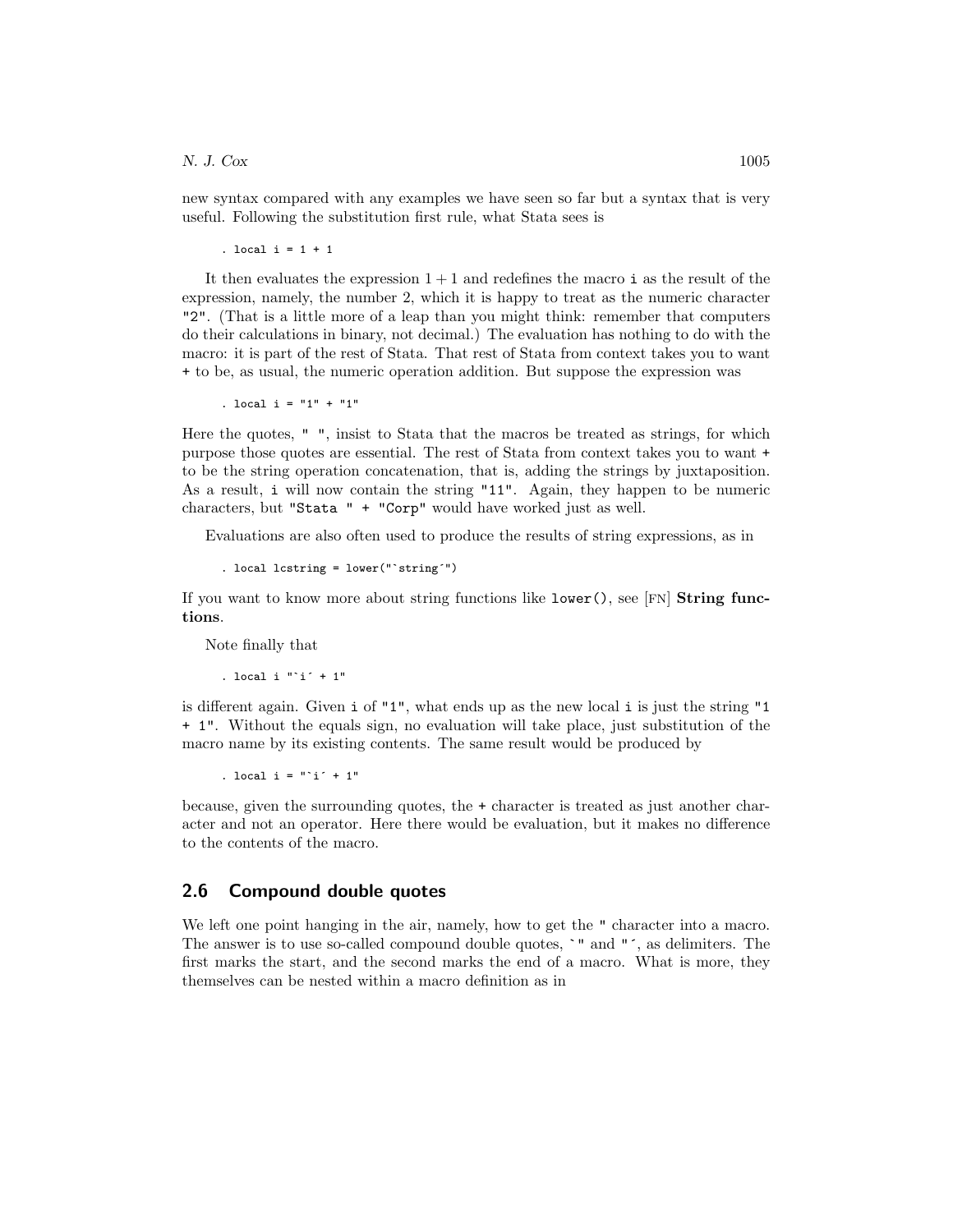```
. local saying `"She said "Quotes can be tricky""´
. local metasaying `"He said `"She said "Quotes can be tricky""´"´
```
For more on this, see [U] **18.3.5 Double quotes**.

### 3 The commands foreach and forvalues

After such a long preamble, we can now move directly to the heart of the matter. Two Stata commands, foreach and forvalues, are the key tools for cycling through lists.

Note that while forvalues can be abbreviated all the way down to forv, forval appears to be the most widely used abbreviation, presumably because it is more nearly pronounceable, and I will adopt that in examples.

Those with a long memory or an interest in the history of Stata may wish to know that a for command was introduced in Stata 3.1 in 1993, with redesigns in Stata 5.0 (1997) and then in Stata 6.0 (1999), but went undocumented in Stata 8.0 (2003).

Let us start with a simple problem. Suppose we wish to generate a series of powers of a variable y. The slow but sure way of doing it

```
. generate y_2 = y^2. generate y_3 = y^3. generate y_4 = y^4
```
cries out for a simpler structure, even if you go no higher than  $y^4$  and you are familiar with Stata's use of the PageUp key.

### 4 foreach

#### 4.1 A first example

One way to do it is with foreach, and it provides us with our first example:

```
. foreach i in 2 3 4 {
 2. generate y_i i = y^i3. }
```
Now that we know that  $\cdot i$  refers to a local macro name, the structure should seem less mysterious. More precisely, this is an example of one possible syntax with foreach, so we will back up and explain that more generally.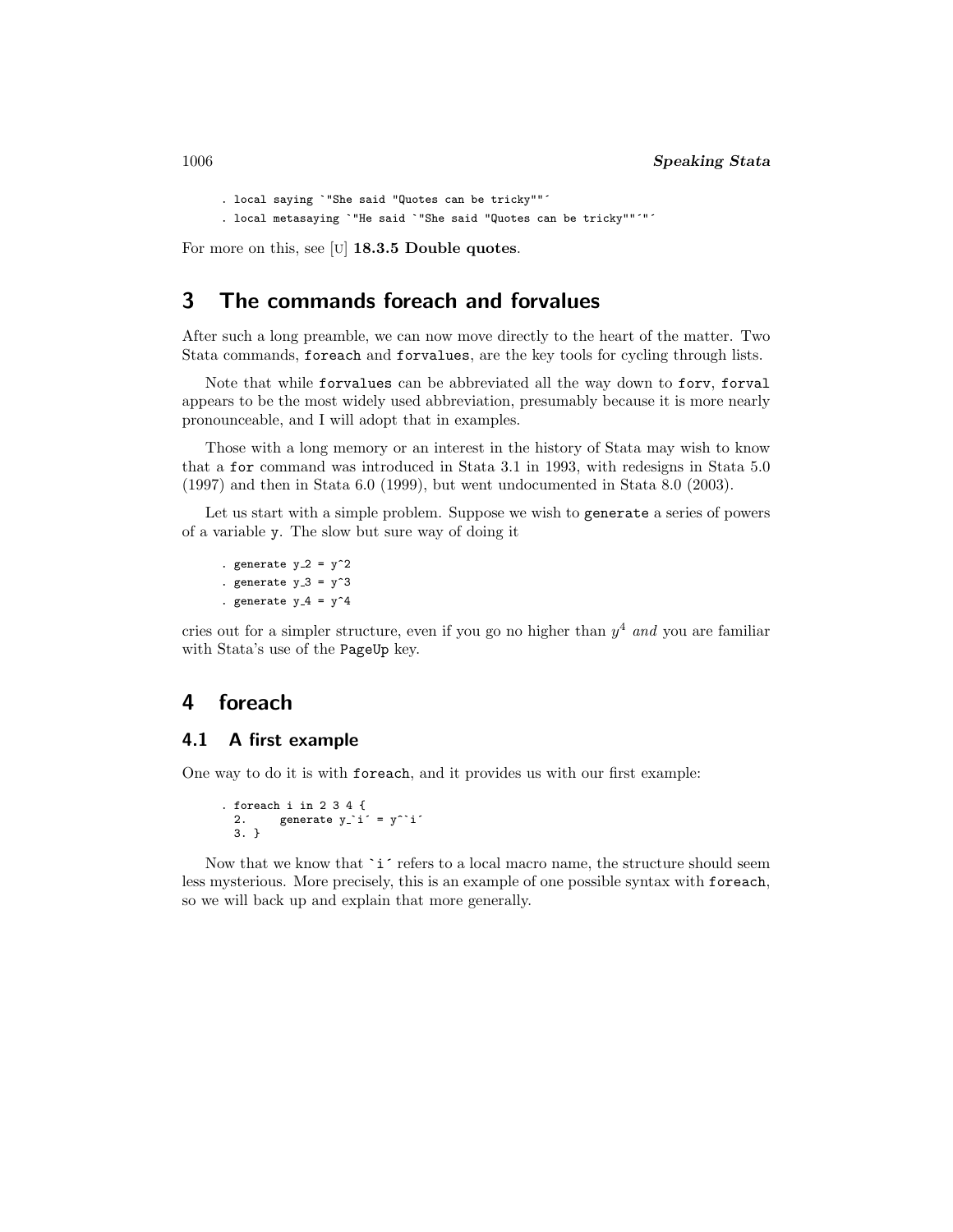### 4.2 First syntax

Using more ordinary words, yet also a little abstraction,

```
. foreach macro_name in list_of_values {
 2. one or more statements
 3. }
```
The structure concisely encapsulates several features:

- A macro name must be given in the first part of the foreach structure.
- A list must be specified immediately after. In the syntax given here, in *list*, the keyword in specifies that you are going to spell out all the individual elements of the list. (That wording is a bit strained, but I find it helps me to remember the syntax.) There is another syntax, which we will see in a moment.
- One or more statements must be given within braces,  $\{ \}$ . Usually, at least one of those statements refers to the macro name. Quite how you space them out between those braces is up to you so long as each statement occurs on a separate line. I like to indent commands by one tab, but that is a matter of personal taste. Stata does not care about indenting, but you should: poorly laid out code is more difficult to read, to understand, and to modify than well-laid-out code. (For one very helpful general statement on code style, see chapter 1 of [Kernighan and Pike](#page-17-0) [\[1999\]](#page-17-0).)
- The foreach structure automatically defines the macro in turn as each of the members of the list and then substitutes its contents in any macro references in the commands within the braces. In our case, the result is the three commands given earlier.
- The macro disappears at the end of the foreach structure. Thus, you will lose any preexisting macro with the same name. If you are in the habit of using many local macros interactively, you may want to devise your own conventions for names to be used only with structures such as foreach.

Let us look at another problem: producing transformations of several variables, supposing, say, that positive skewness is our main concern and that we are considering square root, logarithmic, and reciprocal transformations. Given three transformations and possibly many more variables than that, you should prefer to loop through a list of variables:

```
. foreach x in list_of_variables {
  2. generate \log^x z = \log(x^2)<br>3. generate sqrt`x´ = sqrt(`x
          generate sqrt`x´ = sqrt(`x´)
  4. generate rec^x = 1 / x^x5. }
```
However, Stata allows several ways of giving abbreviated variable lists (varlists in Stata jargon), especially wildcards and variable ranges, as detailed at [U]  $11.4.1$  Lists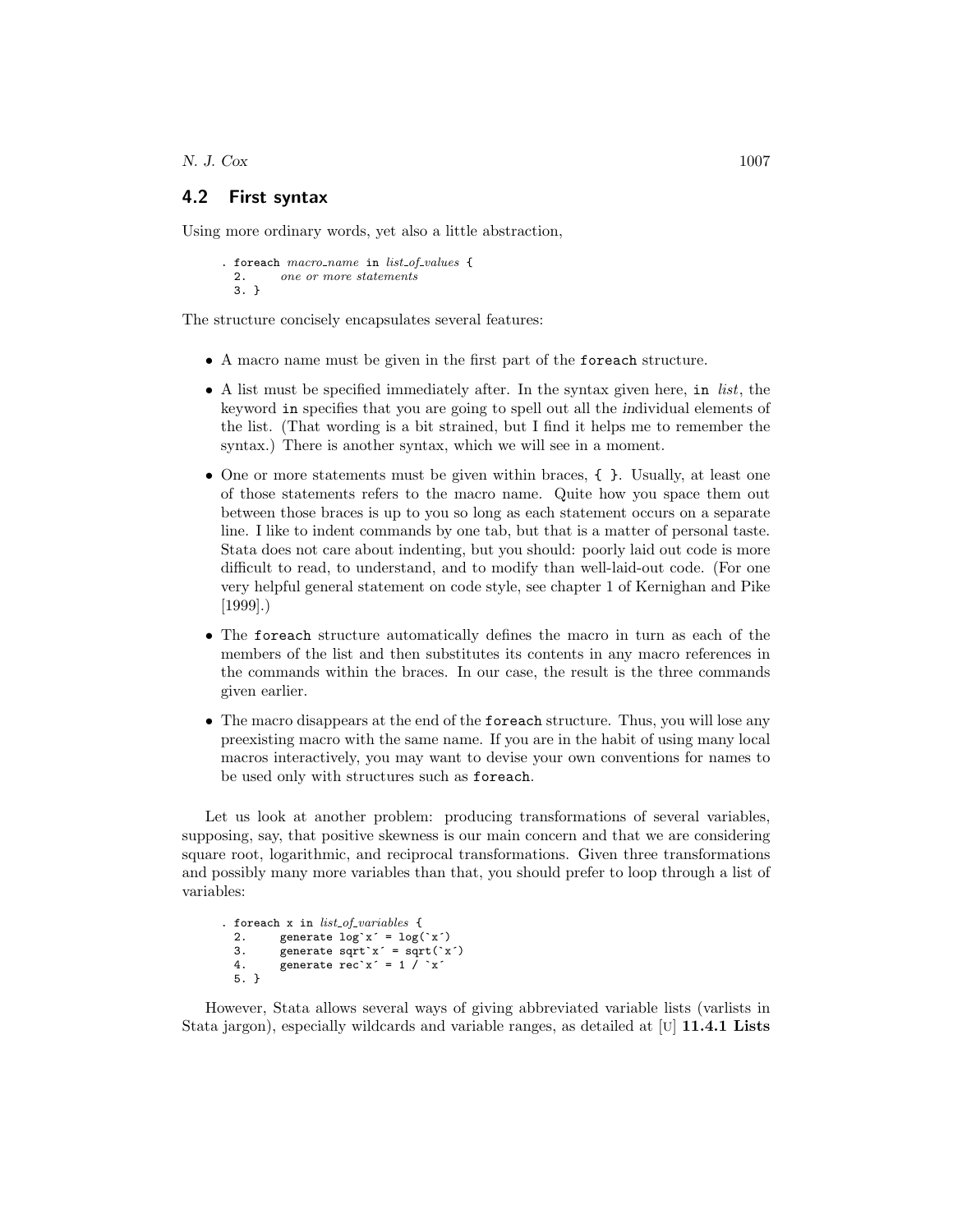of existing variables. Such features can be exploited with foreach by using the second syntax referred to just now.

### 4.3 Second syntax

```
. foreach macro_name of listtype list_of_values {
 2. one or more statements
 3. }
```
The keyword of specifies that you are going to give a list of the type to be named. (That wording may also serve as a mnemonic.) In our last example, the listtype is varlist, so, if we had just been inspired by reading [Tukey](#page-17-1) [\(1977\)](#page-17-1) to try transforming everything numeric, we could try

```
. foreach x of varlist * {
 2. capture generate \log^x x = \log(x^*)3. capture generate sqrt`x´ = sqrt(`x´)
 4. capture generate rec`x´ = 1 / x^25. }
```
The capture here is a device to catch the occasions when a command will not work. It has many uses in this territory. The notion is easy to grasp: if the following command does not work, then just digest the output (including the error) and carry on regardless. The alternative, without capture, is that foreach will stop at the first statement that does not work, leaving you very often with a partly completed task. See [P] capture for more examples.

Why might the generate commands not work? Suppose in our case that the variables in memory included some string variables, so that any attempt to take logarithms or square roots or reciprocals of those variables would fail. The solution is to say, by means of capture, "unless this will not work".

Another reason they might not work is whenever you have variable names very near the current 32-character limit on length, such that the new name implied by  $\log^{\mathbf{x}} x$  or sqrt`x´ causes an error message. In this case, and in others, we might want to carry on regardless, but still get an informative message, to see whether we need to sort out any problems afterward. There are several ways of doing this, but here is one, for simplicity shown with only the logarithmic transformation:

```
. foreach x of varlist * {
 2. capture generate \log^x x = \log(x^*)3. if rc di "`x´: " rc
 4. }
```
As the documentation for capture explains, Stata commands that fail produce a socalled return code that is not zero. capture puts the return code in  $\text{rc}$ , so that it is accessible. The second line of code in this example displays the name of the offending variable and the return code whenever that is not zero, using the command if (see [P] if) and also the fact that if  $\text{rc}$  is always equivalent to if  $\text{rc}$  = 0, as explained in a previous column [\(Cox 2002,](#page-17-2) sec. 5).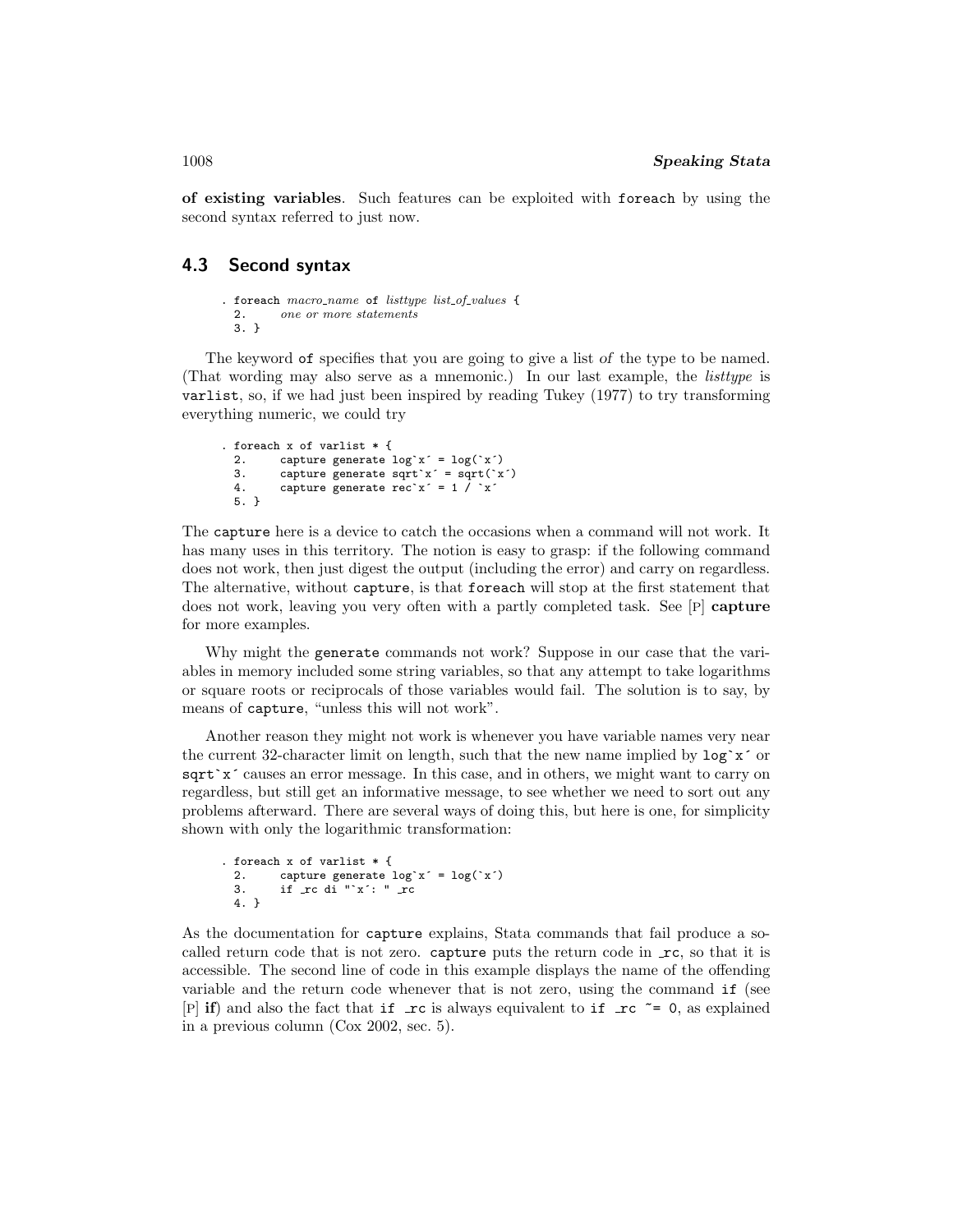We have seen a *listtype* that is a varlist. for each also allows four other types of list: those given within a local; a global; a newlist (that is, a list of new variable names; see [U] 11.4.2 Lists of new variables); or a numbired (that is, a list of numbers, see [U] 11.1.8 numlist or [P] numlist). So an earlier example could be written in terms of a numlist,

```
. foreach i of num 2/4 {
  2. generate y_i<sup>\cdot</sup> i' = y^{\prime\prime}i'3. }
```
with no real gain in this case, beyond showing the principle. In passing, note that three-letter abbreviations like num are permissible for each *listtype*.

In general, this second syntax is much more powerful and more useful than the first: if your list contains tens, hundreds, or thousands of elements, you clearly do not want to be obliged to specify all of them, and the indirection made possible by (say) varies or numlist notation is extremely helpful. What is more, Stata is often faster at cycling through lists given in this second syntax.

One very common application of foreach is just to produce univariate results for each of several variables. Sometimes, a Stata command producing univariate results permits a varlist containing several variable names, while sometimes, such a command may be used only with a single varname. foreach can be used as a wrapper to cycle through a varlist whenever only a single varname is acceptable. For example, let us imagine that we are drawing normal quantile plots (also known as normal probability plots or probit plots) using qnorm. See [R] Diagnostic plots if more information is needed. The syntax diagram of qnorm shows that it allows only the varname syntax, so we wrap a generic call inside a foreach:

```
. set more on
. foreach x of var varlist {
 2. qnorm `x´
 3. more
 4. }
. set more off
```
set more on followed within the loop by more here ensures that each graph remains visible for as long as we wish to scrutinize it (see  $[P]$  more). As before, the capture device is available should it be needed. In this case, we would need capture noisily because capture alone would swallow the graph as well as any error message (see [P] quietly). Naturally, an alternative is just to make the effort to be sure that the varlist supplied contains only appropriate variables, in this example, only numeric variables that we wish to check for normality. After the loop, set more off reverts to Stata's default (as from Stata 15).

#### 4.4 Do not confuse the two syntaxes

The in and of syntaxes are distinct and should not be confused. In particular, it is legal in Stata to have a structure that begins something like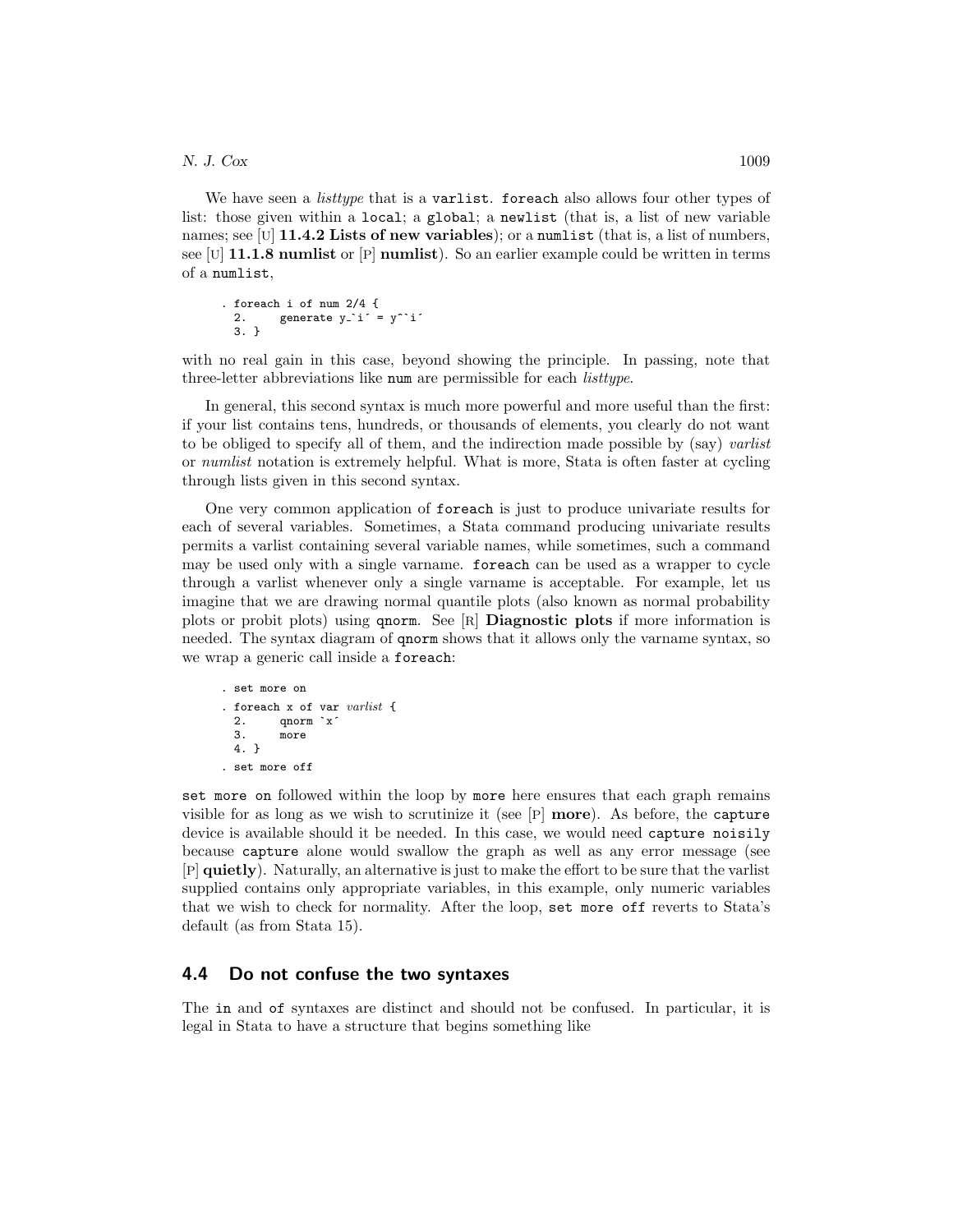. foreach q in numlist 1/3 {

Any kind of list may follow in, so Stata will not pick up that this is almost certainly an attempt at

. foreach q of numlist 1/3 {

although you will learn from the consequences of the first that it was not what you wanted. Thus, any way of keeping the in and of syntaxes separate in your mind, such as the mnemonics suggested earlier, may be of help.

# 5 forvalues

forvalues is complementary to foreach. It can be thought of as an important special case of foreach for cycling through certain types of *numlist* but presented a little more directly.

```
. forval macro_name = range_of_values {
 2. one or more statements
 3. }
```
Here the range of values specifies a sequence of numbers and takes one of two main forms, exemplified by  $1/10$  and  $10(10)100$ . The first is shorthand for 1 2 3 4 5 6 7 8 9 10, that is, integers from 1 to 10. The second is shorthand for 10 20 30 40 50 60 70 80 90 100, that is, integers from 10 to 100 in steps of 10. Clearly, 1(1)10 would be another way of specifying the first example. For decreasing sequences, use a form like  $25(-1)1$ .

There are yet more possible ways of specifying ranges. 10 20 : 100 and 10 20 to 100 are equivalents to 10(10)100, which you may use if you prefer.

In short, whenever you want to cycle over a simple sequence of integers, forvalues is an alternative to foreach. foreach must store the integers, whereas forvalues calculates them one by one, giving it an edge in speed of execution.

Using forvalues gives a possible alternative to our first example with foreach, generating powers of a variable:

```
. forval i = 2/4 {
                   generate y_i<sup>*</sup>i<sup>\cdot</sup> = y<sup>*</sup>i<sup>\cdot</sup>
   2.<br>3. }
```
For a new example, let us again imagine that we are drawing normal quantile plots using qnorm. One key issue in assessing the variability on such plots is how much variability would be expected even if the parent distribution really were exactly normal (Gaussian). Suppose our variable's normal quantile plot is produced and named by a line such as

. qnorm ourvar, name(ourvar)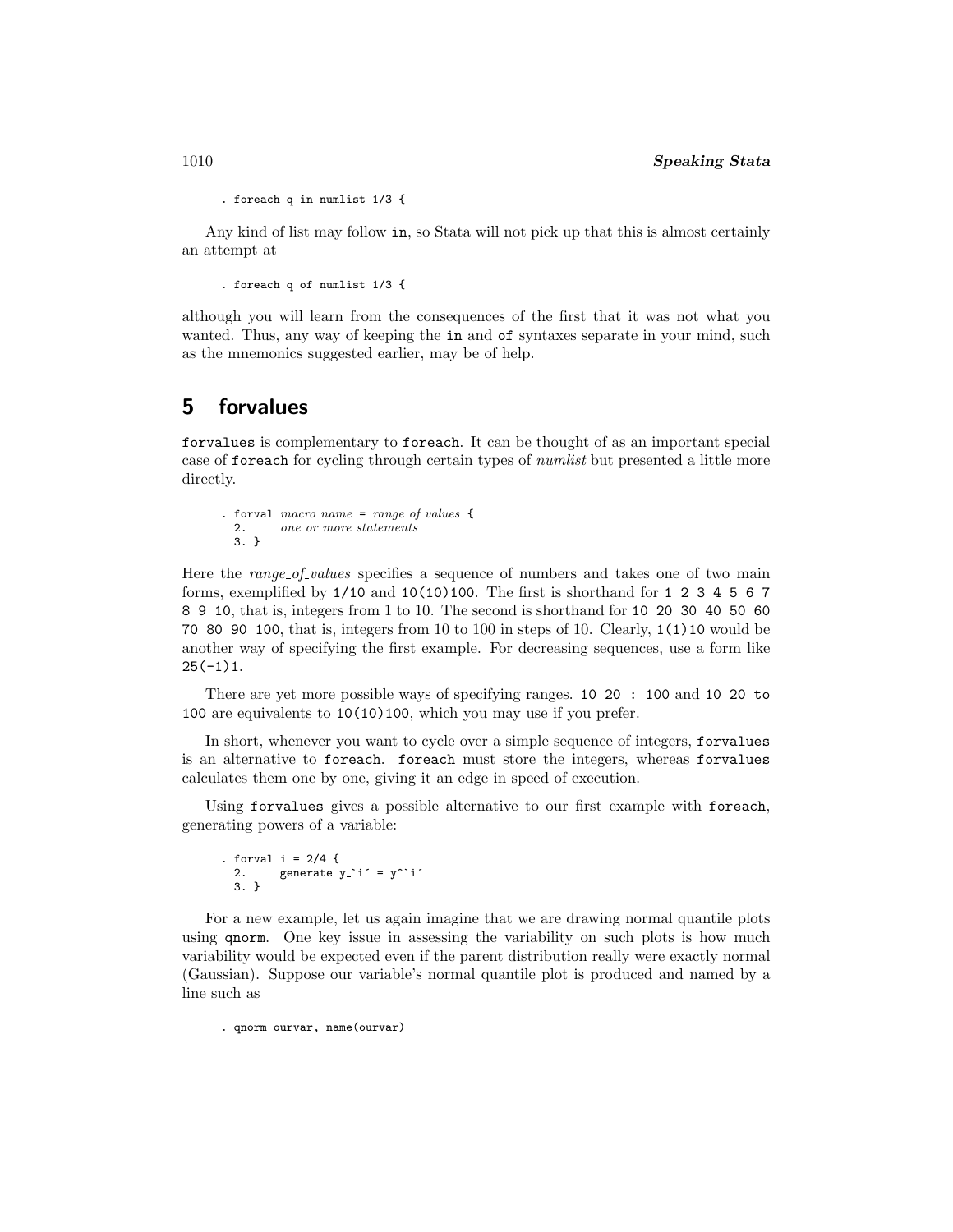It is helpful to be able to compare such a plot with a reference portfolio of plots for normal samples of the same size. Such a procedure is suggested, for example, by [Wild](#page-17-3) [and Seber](#page-17-3) [\(2000\)](#page-17-3) in their excellent text (p. 413). This qnorm command would use every value of ourvar (so long as no values were missing; we will set that possible complication on one side). Knowing Stata's predilection for showing multiple graphs in a  $k \times k$  array, we will go for  $5 \times 5$  as a modest number of graphs that remain fairly legible individually. Given the existing plot already named ourvar, we need 24 random samples and their normal probability plots. As a matter of good practice, set seed first for reproducibility.

```
. set seed 2803
. forval i = 1/24 {
  2. generate v^i = rnormal()<br>3. anorm v^i ange(v^i)
  3. qnorm v^i; name(v^i)<br>4. local G''^G' v^i'4. local G "`G´ v`i´"
  5. }
```
As the local macro i goes from 1 to 24, at each step, we get a new sample from a standard normal  $N(0, 1)$  by using the **rnormal** () function. We then use **qnorm** to draw a normal quantile plot, which will flash by, but we name each graph with the same name as the variable. We accumulate the names of the variables (and thus the .gph files) in a local macro G.

Now all the ingredients are ready. We can just combine our named graphs:

```
. graph combine ourvar `G´
```
To recap on the forval structure: the macro created, namely, i, runs over the values 1 through 24. It is substituted in turn as a part of a new variable name (for example,  $v$ <sup> $\circ$ </sup> i<sup> $\circ$ </sup> becomes v1) and as part of a new graph name (same example, different context). We see also an illustration of an important principle: such a structure can be as valuable for its side effects—in this example, the named graphs left behind—as for its immediate and obvious effects. But most clearly of all, typing this is a large saving on repeating a generate command and a qnorm command for each of 24 variables. And the reference graphs remain of use if we want to look at other variables in this way.

This is not the only way to do it. You might prefer to use foreach,

```
. foreach v of new v1-v24 {
 2. generate \check{v} = rnormal()
  3. qnorm `v´, name(`v´)
  4. local G "`G´`v´ "
 5. }
```
which has at least one advantage: a side effect of declaring *listtype* to be newlist is that Stata would check before entering the loop that no existing variables had any of the variable names v1-v24.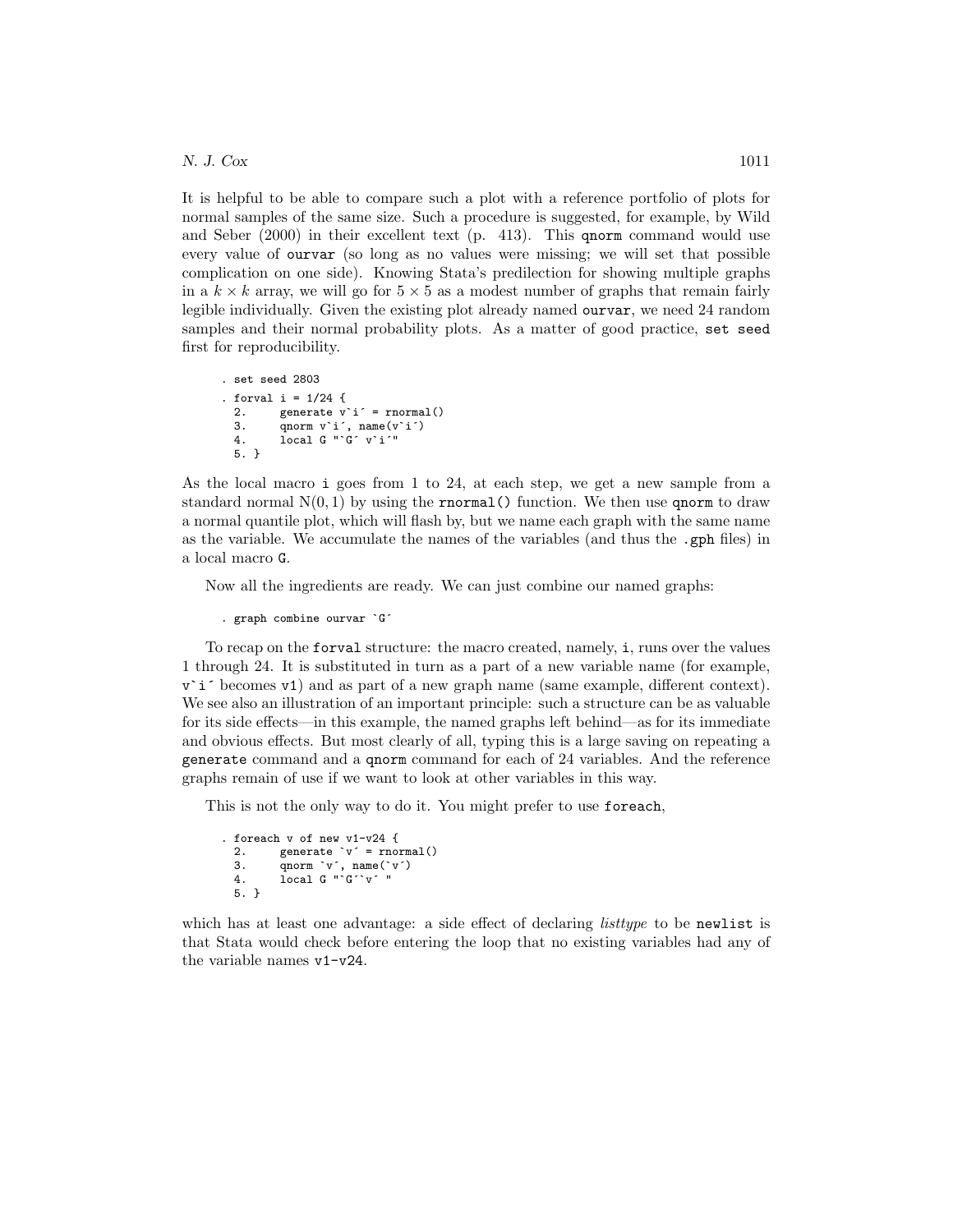## 6 Initializing before foreach or forvalues

In all the examples so far, we have been able to set up our foreach or forvalues loop straightaway. There are many problems, just a little more complicated, in which we need one step more, namely, to initialize one or more things before we enter the loop. This can arise in various ways, and we will look at two. We might want to create a new variable, but the recipe for creation is too complicated for a single command. (The limit is likely to be inherent not so much in Stata's syntax as in our own need to keep things simple, but therein is no shame and much benefit.) Or we might want to populate a matrix with entries from separate calculations.

### 6.1 Initializing a variable

Such tasks often arise in cleaning up fairly large datasets containing string variables, say, names of countries or companies or diseases. If the dataset has been produced by, or from the responses of, several people, or even by one person, there may be various small inconsistencies. To be safe, we keep the original variable but work first at producing a more consistent version. If we are happy with our work, we might be bold and drop the original.

Imagine a survey with a question on vacation destinations. Respondents were asked to state countries they wished to visit. Initial inspection reveals, among many other details, a multitude of near synonyms for Britain: Britain, Great Britain, UK, United Kingdom, and so forth.[2](#page-14-0) We decide to combine these all into Britain.

A constraint on this is that we can use generate only once: thereafter, we can make any number of changes, but they must be done through replace. It is often advisable therefore to put a generate statement outside the loop as in

```
. generate Destination = trim(itrim(destination))
. foreach c in "Great Britain" "UK" "United Kingdom" {
 2. replace Destination = subinstr(Destination,"`c´","Britain",1)
 3. }
```
Three extra details arise here. First, when we produce a copy of a string variable for cleaning, pushing it first through trim() and itrim() removes leading and trailing spaces and tidies up internal spaces. That often helps and rarely hinders.

Second, note how strings with embedded spaces such as "Great Britain" need delimiting quotes.

Third, the subinstr() function is explained at  $|FN|$  String functions.

<span id="page-14-0"></span><sup>2.</sup> Perhaps even England, despite facts revealed by any good atlas.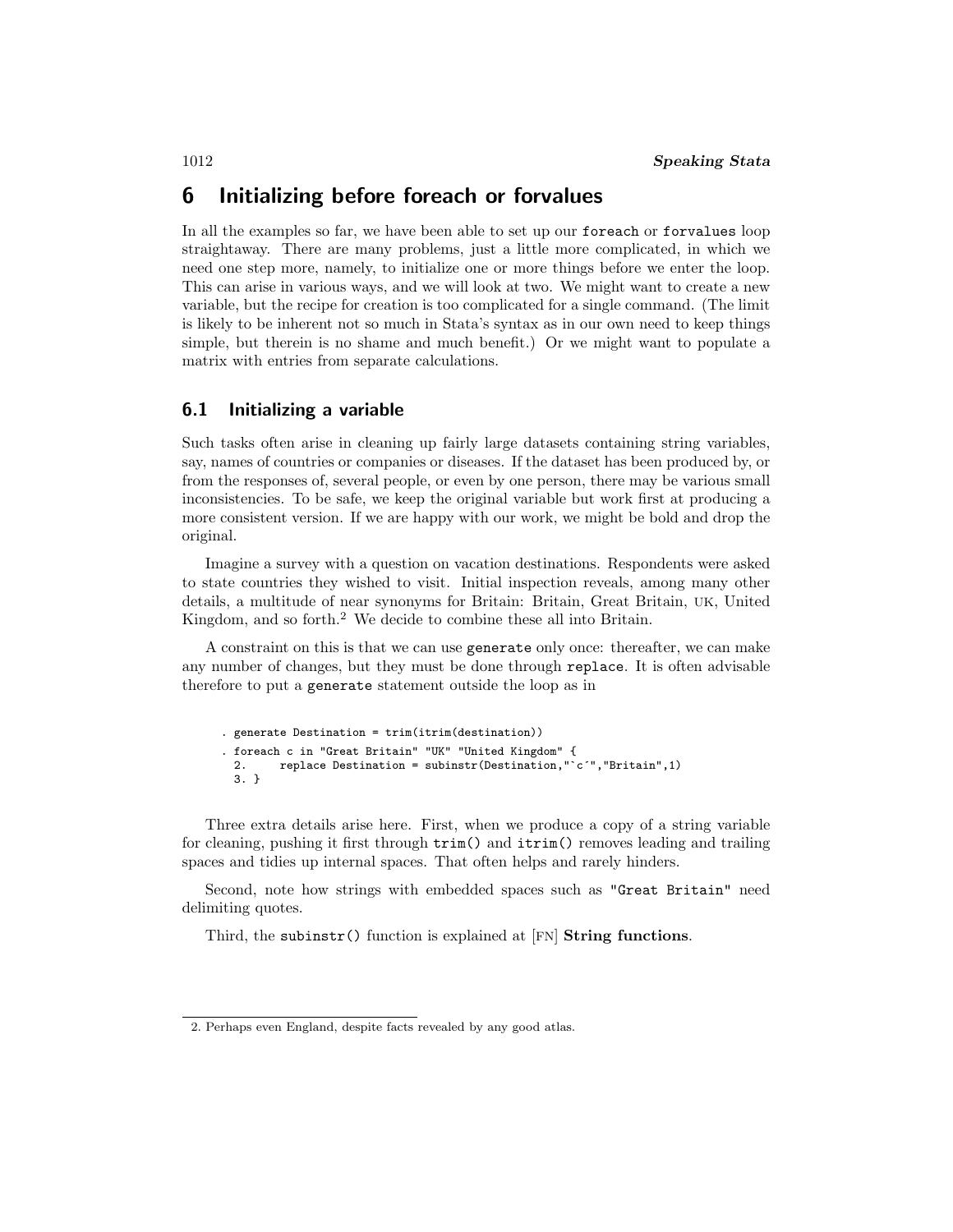### 6.2 Populating a matrix

Many statistical commands produce single-number statistics that we might want to display in the form of a table. Some commands do this already. For example, correlate does this automatically: given a varlist of numeric variables, it will produce a correlation matrix. However, other commands are not set up to do that. foreach makes it possible to overcome that in a relatively straightforward way. This example is a little more complicated than any so far. If you are trying to copy this in your own Stata or to modify it to fit a related problem of your own, you will probably want to make use of a text editor, which could be Stata's own Do-file Editor or any other text editor you prefer.

Consider ranksum, which takes a response variable and a grouping variable that defines precisely two groups and carries out a Wilcoxon–Mann–Whitney test. (See [R] ranksum.) The command has an interesting option porder, which calculates the probability

pr(variable in group  $1 >$  variable in group 2)

that values in one group are higher than in the other group. Although this is not the place to argue the case in detail, my prejudice is that this descriptive measure (estimated parameter, if you wish) is often more useful than a p-value for the test. A little unusually, 0.5 is the reference level as defining the state in which values in group 1 being larger than those in group 2 occurs just as often as the other way round. Thus, probabilities being near 0 or near 1 are both of considerable interest.

Suppose we want to look systematically at results for the auto data. We will set aside the string variable make and use the binary variable foreign as grouping variable and then look at the other variables, price-gear ratio, all regarded as response variables. The check is thus whether foreign cars are systematically different from domestic cars, those made in the United States.

In computing as in cookery, it is customary to show only successful recipes, but be assured: it is not trivial to get to code like this without a series of corrections and improvements.

We need a foreach loop over variables. But this problem is also typical of many others in needing actions both before and after the loop. In particular, we use a small trick to ensure that precisely the same observations are used in each ranksum command. If we run a regression with all the variables, only the observations with nonmissing values on all variables will be included. Hence, we can use e(sample) as an indicator function copied to an indicator variable:

```
. sysuse auto, clear
. regress foreign price-gear_ratio
. generate touse = e(sample)
. foreach v of varlist price-gear_ratio {<br>2. ranksum `v´ if touse, by (foreign)
  2. ranksum `v´ if touse, by(foreign) porder<br>3. matrix results = nullmat(results) \ (r(\sigmamatrix results = nullmat(results) \sqrt{(r(porder))}4. }
```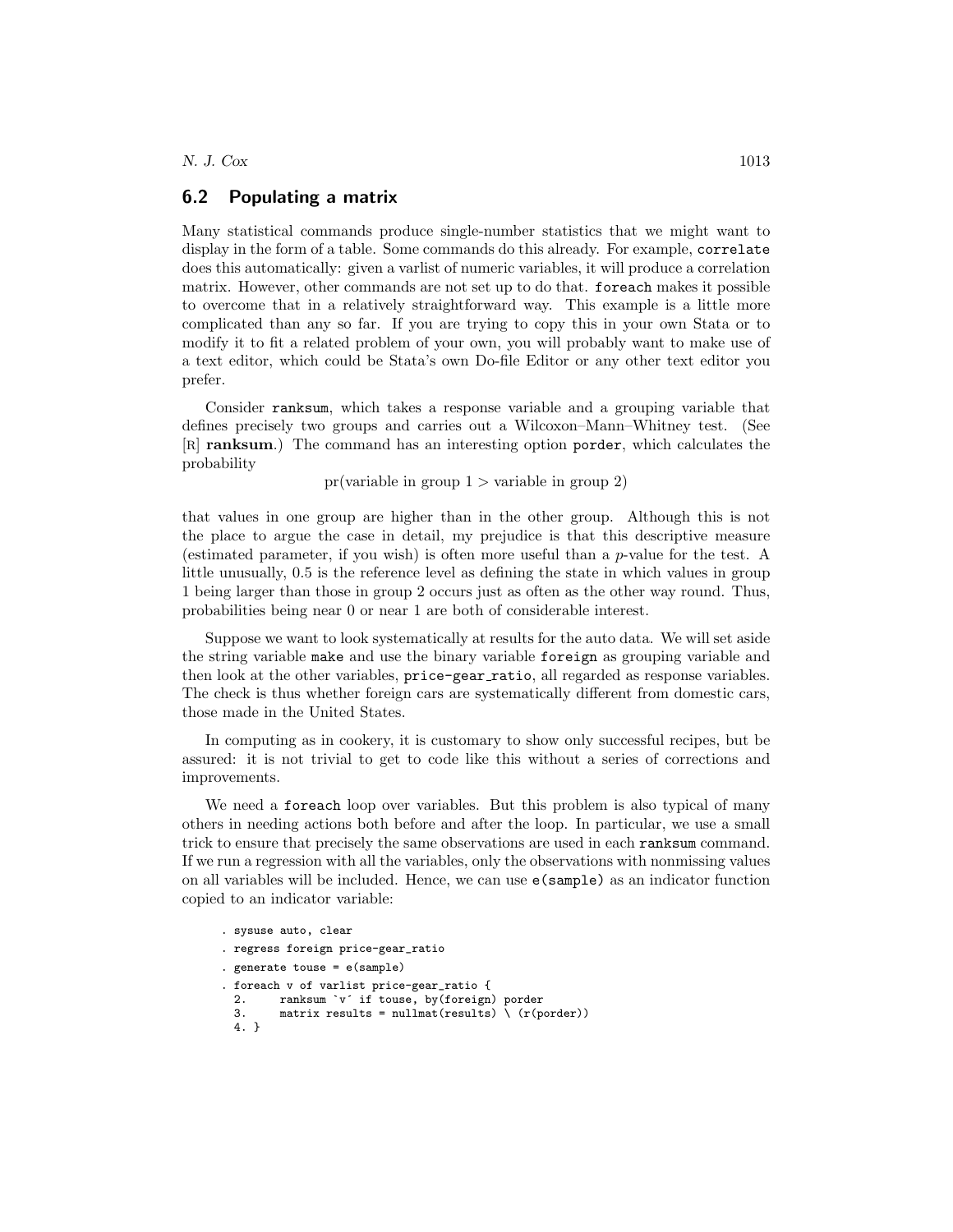- . unab list : mpg-gear\_ratio . matrix rownames results = `list´ . matrix colnames results = P\_order
- . matrix list results, format(%4.3f) noheader

Follow Stata as it goes through the structure. It extracts price as the first variable of the varlist price-gear ratio and sets that as the first instance of local macro v. Then, Stata substitutes the macro names by their contents and executes ranksum price if touse, by(foreign) porder.

Now what we need to do is pick up the result left behind in memory after ranksum is executed. The manual entry on each command, in a Saved Results section, will document any results that are temporarily accessible in Stata's memory after a command is executed. "Temporarily" means until you exit Stata or until the next command of similar type is executed, whichever happens sooner. If the manual entry is not accessible, typing either return list or ereturn list immediately after a command will show what is saved where. The rule of thumb is to try return list first unless the command can be thought of as estimating a model, in which case try ereturn list first. In our case, using either the manual or return list, we find that we need to pick up r(porder). Then, results are added as a new row in the matrix results. nullmat() catches the first time around the loop when that matrix does not exist.

At this point, Stata has completed one step through the loop. It continues cycling through the varlist until the last variable, executing ranksum as detailed for gear\_ratio.

Let us underline the careful treatment here of missing values. Left to its own devices, Stata will use as many observations as possible. With the auto data, this will be 74, unless one of the variables is rep78, for which 5 values are missing, so that it will be 69. This behavior may be what you want, but it seems more likely that you would prefer that the same observations are used in every calculation.

Once we have finished the loop, it is a matter of adding detail to the matrix and then listing it with a suitable format. Intelligible labeling of the rows and columns of the results matrix is very much worthwhile because it makes the result so much easier to read. Another command usually billed as a programming command, unab (see [P] unab), saves your typing. It "unabbreviates" (ugly word, but useful action) a variable list into a local macro, after which you can attach the names to the results matrix (see [P] matrix rownames). One column name here can be added similarly. In this case, three decimal places seem fine for the estimated probabilities, but naturally your problem may differ.